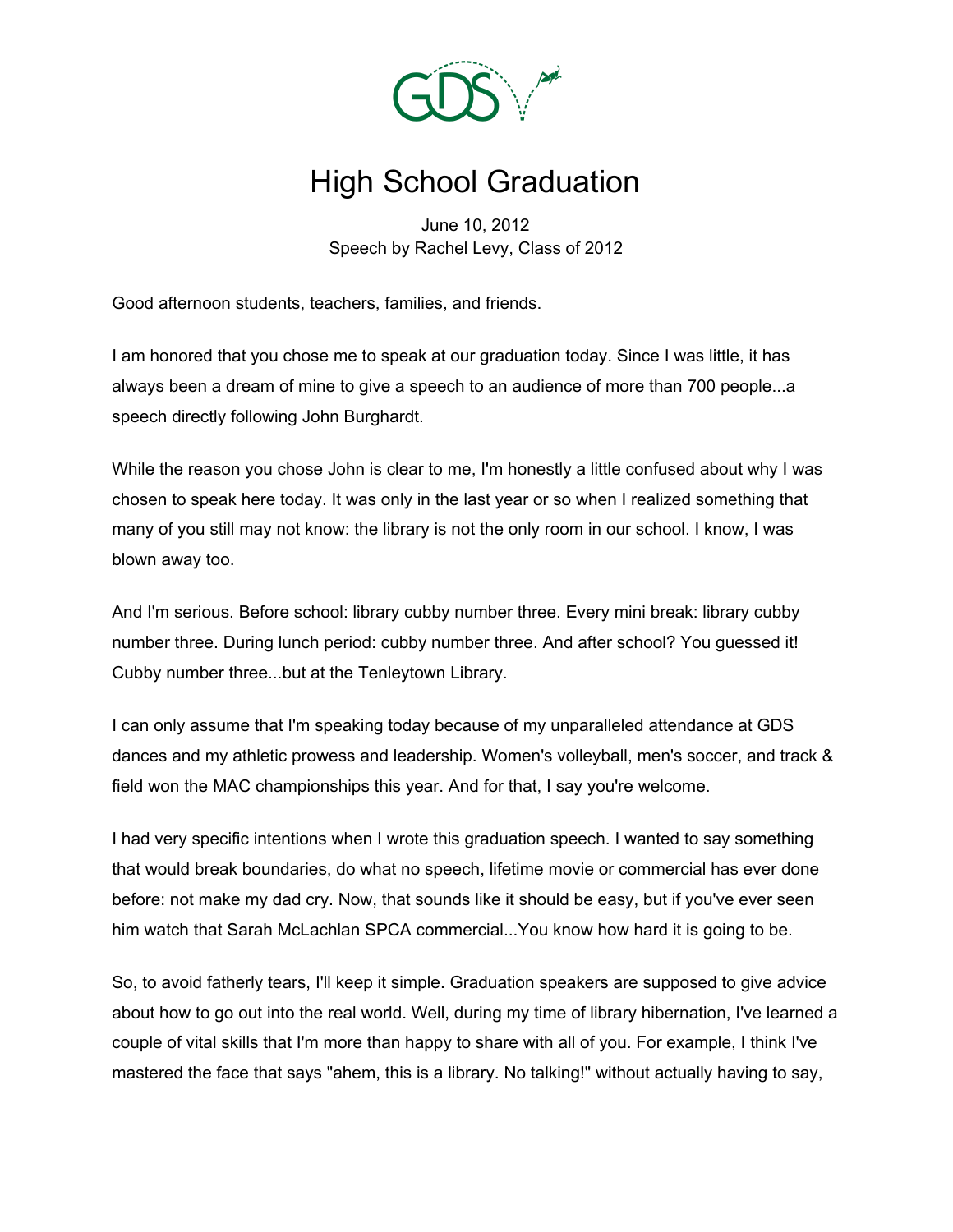"This is a library. No talking!" Seniors: This face may come in handy for many of us later tonight when our family members reminisce for far too long about our awkward middle school years.

Still, I am in no position to give you all any real advice. But that doesn't matter because I don't think the Class of 2012 needs it. All the "real world knowledge" that a graduation speaker could give, we already have stored up in our own little library—a library full of advice and life lessons rather than *Hamlet* and the *Hunger Games*. You may be wondering, "How do I access said surplus of information—this database," if you will? Well, it's simple. We can remember what GDS has taught us in the same way that we gain access to information in our library: an off-campus password!

In our case, the password may be a teacher's name or a favorite memory that brings to mind something that we've learned and experienced during our time at GDS...So step aside Evelyn and Allison—our beloved librarians—while I take the Class of 2012 on a tour of the stacks.

From the Current Events Forum, we know how to argue. Throughout high school, we've learned how to engage in professional and constructive debates about some of the most important issues of our generation: vandalism and upkeep of a communal space, openness to other political perspectives, and those squirrels that kept eating the globe made out of seeds outside the forum during freshman year.

We know how—and how NOT to—dance from our assemblies. Karen Epstein has been gracious enough to describe and demonstrate certain dance moves in so much detail that we don't even need to go to dances to be made "appropriately" uncomfortable.

Now, finding the information we want is not always so easy. Sometimes, our search results come up with too much information. Well, GDS has even prepared us for that. I know many of us seniors have spent hours of sifting and skimming before we can find just one of Oladipo's tweets that doesn't make us laugh.

Even though we have learned never to trust a source without a qualified author, we can learn a lot from the anonymous feedback that we have received during our time at GDS. For example, one day I was about to ride my bike home, and I found a note in my bike basket, my big red milk crate, which many of you have come to know as "parking lot trash can." The note said, "Sweet